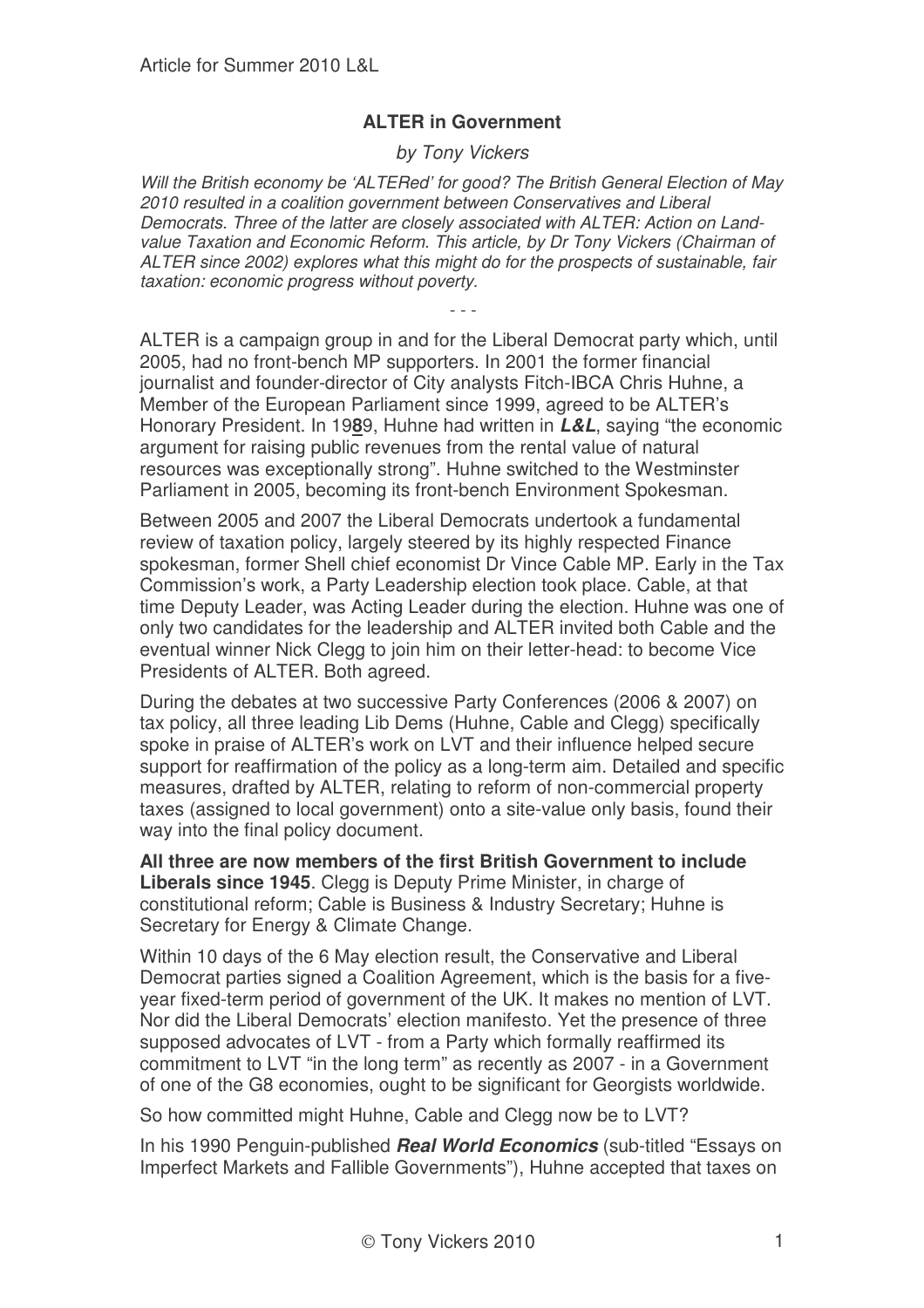property are more progressive than those on income and profits. He also had a section on "the merits of the land value tax", in which he explained how property markets fail when economic rent isn't collected, as well as how such failure has macro-economic consequences. In his foreword to my own *Location Matters* (2007), he again wrote: "Neither the property market nor the tax system are fit for purpose in the modern age without a carefully constructed land value tax".

Cable, like Huhne, is an unabashed believer in market economics. In his 2002 pamphlet for the Centre for Reform *Regulating Modern Capitalism*, he quotes from his party's 2001 Manifesto: "Liberal Democrats are committed to a free market economy in which enterprise thrives". As Party spokesman for industry and treasury affairs, he has consistently sought to reduce tax burdens on enterprise and to tackle the natural monopoly of land through taxation. He was very firm in his warnings about the dangers inherent in using property (i.e. land) value as loan collateral. He was nicknamed Dr Doom for predicting the collapse of the property bubble before most UK pundits. In his Institute for Fiscal Studies annual lecture 2008, he said: "Property taxes have a role in modifying cyclical instability, notably business tax bands on land values." This accorded with the first draft, largely by him, of the Party's 2007 tax policy paper, where he argued for a "National Property Tax", including residential as well as commercial land and noting that the proportion of an average new house price attributable to land rose from 13% in 1965 to 60% that year.

In the foreword to ALTER's 2009 *The Case for a New Peoples Budget*, Cable recognises that LVT is "not just another property tax", acknowledges that Party policy to introduce it just for commercial property is "only a first step" and chastises the New Labour government for failing to produce practical schemes to mark any claim they might have to inherit Lloyd George's mantle.

Unlike Cable and Huhne, Clegg was never a career economist. Rather he is an extremely shrewd and likeable, intelligent politician. Like them, he is regarded as a sound 'economic liberal' by instinct, which helps make him more comfortable in a centre-right Coalition than the Party's new Deputy Leader Simon Hughes – another LVT supporter, although not part of this Government. Since becoming elected Leader, Clegg has understandably deferred on economic matters to Cable, whose reputation soared since his few weeks as Acting Leader coincided with the start of the global financial meltdown.

"Cleggmania" – the extraordinary impact on public opinion poll figures for the Lib Dems of the first televised Leaders Debate in the general election this year, led to the eclipsing of Cable and a rise in pulling power of Clegg's economic pronouncements. It is not known to what extent the close relationship the two men had during the development of Party property tax policy may have weakened.

Clegg's portfolio in the Coalition Government (reform of the British Constitution - always a vague concept, since nowhere is it written down) leaves him little scope for interfering in the nation's financial affairs. He has begun to seem far too comfortable for the liking of some Lib Dems with the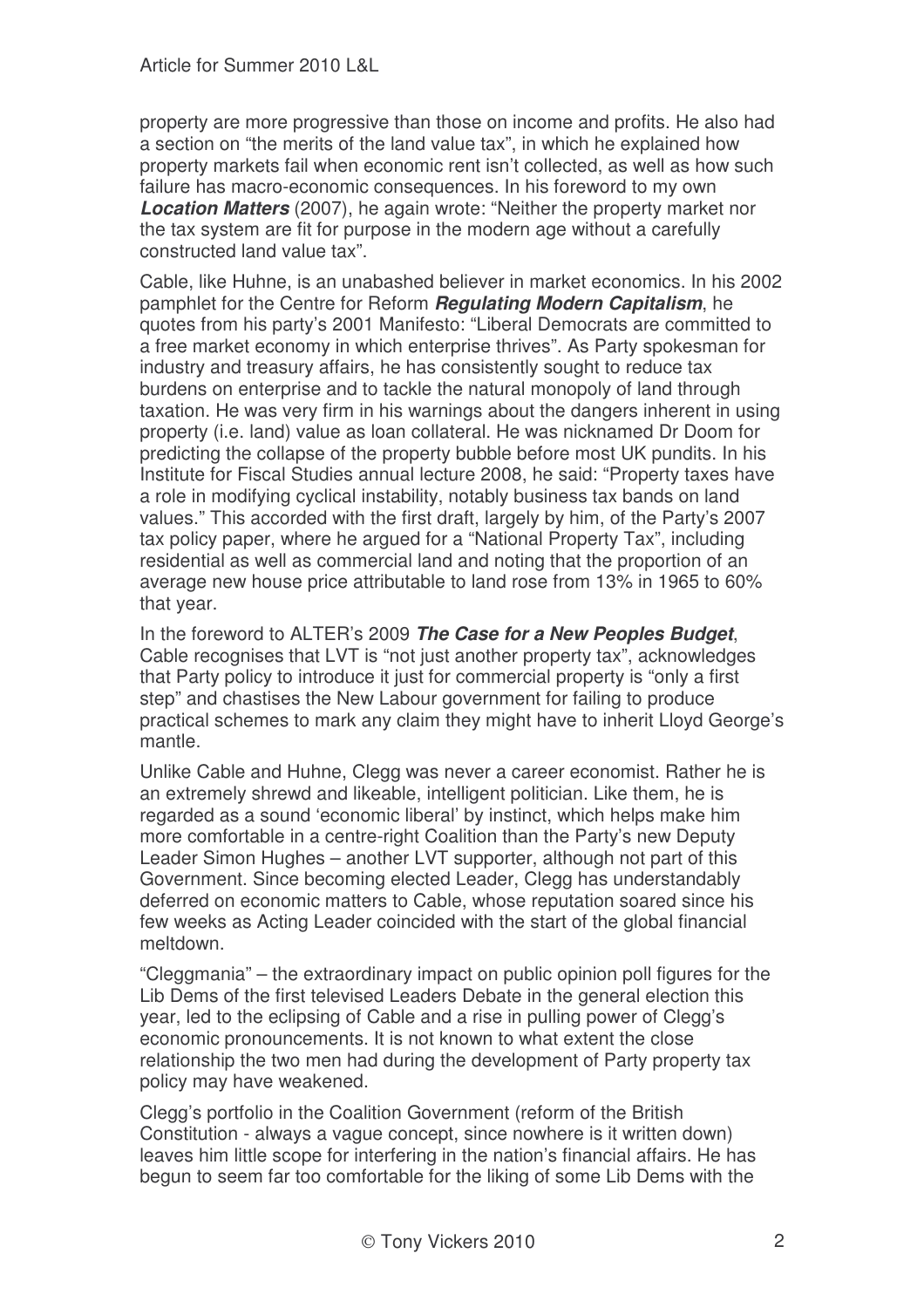'savage cuts' that his Conservative-led Government is now planning. The words 'savage cuts' were indeed used by him months before the election, in an interview published by the *Guardian* newspaper which caused his Party much **dis**comfort during the election – when Cable appeared to align himself with Labour over the need to delay any such cuts for longer than the Tories.

At the time of writing this article, ALTER had not made direct contact with any of its esteemed high-level members in Government. Prior to the election, it was known that both Cable and Huhne often read emails that circulated among ALTER committee members. Comments occasionally came down from 'on high'. Since entering Government, almost all their parliamentary staff have been moved and the 'great leaders' themselves have been left in peace to master their new ministerial briefs. The expectation has been that lobbying from ALTER would, at this early stage, be counter-productive.

Coalition is a new experience for all British – or rather specifically English – politicians, unless they have been councillors. Scotland and Wales have had Coalition government more often than not since devolved Parliament and Assembly were created in 1998. The rise of Lib Dems to a near-even share of votes in local elections in England has meant that local politicians are very familiar with the wheeler-dealing of coalition politics. However none of the Lib Dems in this Government have any local government background.

What we are learning in Britain is that when a Coalition is formed nobody's detailed policy package can be regarded as that government's 'blueprint'. Party policy experts are more obliged than ever to seriously study the policies of others – not just of their coalition partners but of many outside organisations. Whilst Coalition isn't a 'clean slate' situation, the excuse that "we never said we'd do that" cannot wash when dealing with sensible evidence-based ideas from beyond one's own Party. Fusion of ideas and policies becomes the order of the day: a refreshing concept to much of the public, which often cries out for 'the best' (people and ideas) to come together for the common good.

This is especially so during a crisis of trust in politicians and their craft – and in global financial systems. Whereas past crises of capitalism generally led to a resurgence of socialism, there is little sign of that in Britain. Labour may revert to its 'Old' trade union dominated self. But much of Old Labour has been close to the Labour Land Campaign, so Her Majesty's Opposition under whoever inherits the mess in which Gordon Brown's flirtation with credit-led 'casino economics' placed Labour's – and the country's - fiscal policy should have less trouble than their predecessors taking LLC seriously.

Few commentators expect the Coalition to be able to deliver the 25% cuts in public expenditure promised by George Osborne's first Budget – which he himself has admitted was "the easy bit" of the plan to cut the structural deficit by half in one Parliament. The only alternative to cuts is increased use of tax as a fiscal instrument. Rises in conventional taxes are anathema to both Coalition parties, especially Conservatives. Lib Dems need to retain that part of the anti-Tory vote they gained during the years of disillusionment with New Labour: raising taxes won't do that. Tax **shifting** is already the main plank of Lib Dem tax policy, although 'full LVT' was a step too far for them in the very different economic circumstances of 2006/7.